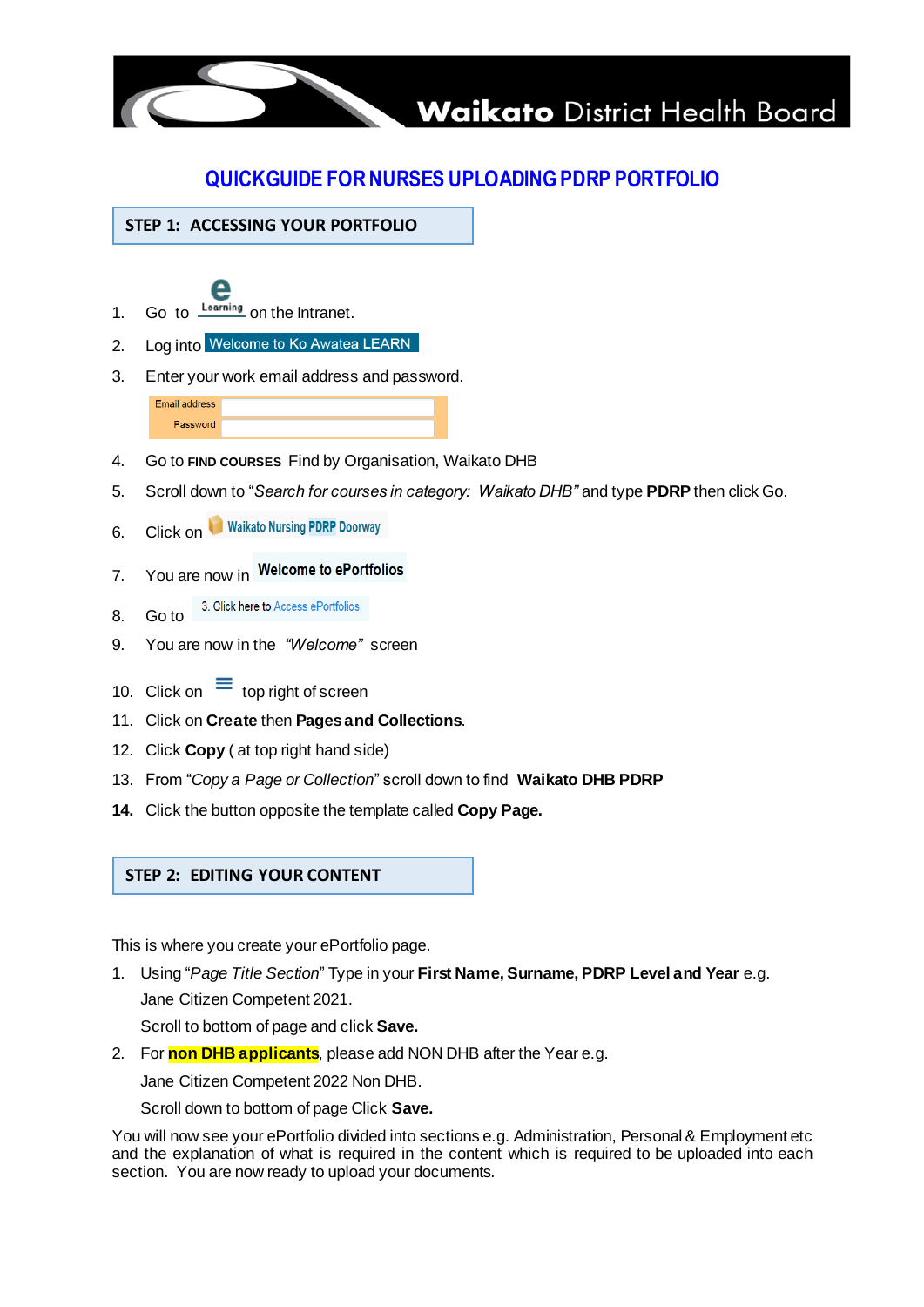

## **QUICKGUIDE FOR NURSES UPLOADING PDRP PORTFOLIO**

- 1. Each section will have a configure icon opposite it on this edit screen.  $\bullet$  Click on this icon.
- 2. To Upload Files
	- a. Click on"Files"

| <b>Block title</b>                                                                           | Personal and Employment |  |  |  |  |
|----------------------------------------------------------------------------------------------|-------------------------|--|--|--|--|
| Files                                                                                        |                         |  |  |  |  |
| b. Choose File                                                                               |                         |  |  |  |  |
| Upload file                                                                                  |                         |  |  |  |  |
| File<br>Choose Files   No file chosen<br>(Maximum file size: 128MB, maximum files to upload: |                         |  |  |  |  |
| 20)                                                                                          |                         |  |  |  |  |

c. " Click **Save.**

Note: If you upload the incorrect file, click the **Remove** button on the right hand side of the file. **DO NOT use the rubbish bin** on the main block as this will delete the whole block and you cannot recover it

| STEP 4: FINAL STEP - SHARING WITH APPROPRIATE GROUP |                                                            |  |  |  |  |  |  |  |  |  |
|-----------------------------------------------------|------------------------------------------------------------|--|--|--|--|--|--|--|--|--|
|                                                     | 8<br>Go into your ePortfolio. Go to edit<br>Click to Share |  |  |  |  |  |  |  |  |  |
| 1.                                                  | Share with<br>$\checkmark$                                 |  |  |  |  |  |  |  |  |  |
| 2.                                                  | Share with                                                 |  |  |  |  |  |  |  |  |  |
|                                                     | Search for                                                 |  |  |  |  |  |  |  |  |  |
|                                                     | Friend                                                     |  |  |  |  |  |  |  |  |  |
|                                                     | Group                                                      |  |  |  |  |  |  |  |  |  |
|                                                     | Person                                                     |  |  |  |  |  |  |  |  |  |
|                                                     | General                                                    |  |  |  |  |  |  |  |  |  |
|                                                     | Public                                                     |  |  |  |  |  |  |  |  |  |
|                                                     | Registered People                                          |  |  |  |  |  |  |  |  |  |
|                                                     | Friends                                                    |  |  |  |  |  |  |  |  |  |
|                                                     |                                                            |  |  |  |  |  |  |  |  |  |